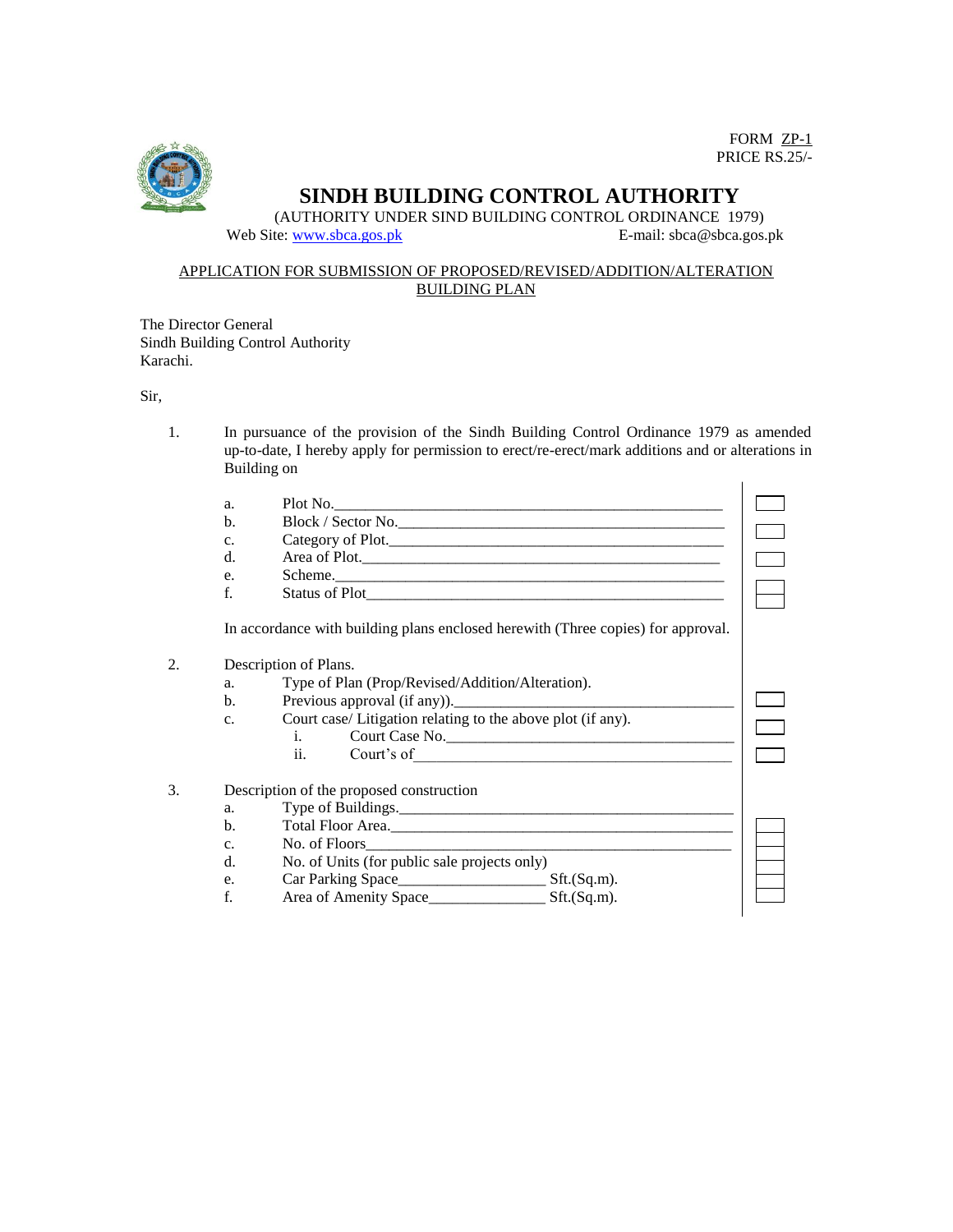| Particulars of licenced Professionals employed to prepare the plan and |
|------------------------------------------------------------------------|
| supervise work (attach separate sheet if required)                     |

| ÷<br>a.<br>-<br>. | -- |  |  |
|-------------------|----|--|--|

b. Licence No./Professional Registration No. from the Concerned Council

\_\_\_\_\_\_\_\_\_\_\_\_\_\_\_\_\_\_\_\_\_\_\_\_\_\_\_\_\_\_\_\_\_\_\_\_\_\_\_\_\_\_\_\_\_\_\_\_\_\_\_\_\_

\_\_\_\_\_\_\_\_\_\_\_\_\_\_\_\_\_\_\_\_\_\_\_\_\_\_\_\_\_\_\_\_\_\_\_\_\_\_\_\_\_\_\_\_\_\_\_\_\_\_\_\_\_

- c. N.I.C. NO.
- d. Mailing & Permanent Address/Telephone No.
- e. Office Address & Telephone No.
- 5. Whether the project is Intended for public sale? YES/NO. 6. LIST OF THE DOCUMENTS TO BE ATTACHED (PHOTO COPIES)

DULY ATTESTED BY THE PROFESSIONAL). Please tick.

Lease Deed / Sale Deed, Allotment order, Mutation / Transfer order / Extract. Possession Order. Acknowledgement of Possession Site Plan NOC from society / lessor (where applicable) N.I.C.  $Mr.Mrs.Miss$   $S/O, W/O, D/O.$ (Professional name)

License No. / Registration NO.\_\_\_\_\_\_\_\_\_\_\_is hereby authorized by me to complete relevant requirement in this regard under Sindh Building Control Ordinance, 1979 and amendments uptodate and regulations framed thereunder for and on my behalf.

Yours faithfully,

SIGNATURE:

Name of Owner/Attorney\_\_\_\_\_\_\_\_\_\_\_\_\_\_

N.I.C. No. (Attached Copy) E-Mail:\_\_\_\_\_\_\_\_\_\_\_\_\_\_\_\_\_\_\_\_\_\_\_\_\_\_\_\_

Mailing Address:\_\_\_\_\_\_\_\_\_\_\_\_\_\_\_\_\_\_\_\_

Permanent Address & Telephone No.\_\_\_\_

\_\_\_\_\_\_\_\_\_\_\_\_\_\_\_\_\_\_\_\_\_\_\_\_\_\_\_\_\_\_\_\_\_\_

\_\_\_\_\_\_\_\_\_\_\_\_\_\_\_\_\_\_\_\_\_\_\_\_\_\_\_\_\_\_\_\_\_\_

### ARCHITECT / BUILDING DESIGNER ENGINEER

| 1. Signature of Professional               | 1. Signature of Professional                                                                                                                                                                                                   |
|--------------------------------------------|--------------------------------------------------------------------------------------------------------------------------------------------------------------------------------------------------------------------------------|
|                                            |                                                                                                                                                                                                                                |
|                                            |                                                                                                                                                                                                                                |
|                                            | 4. N.I.C. No.                                                                                                                                                                                                                  |
|                                            | 5. PEC No.                                                                                                                                                                                                                     |
| 5. Mailing Address: 1986. Mailing Address: | 6. Mailing Address: 2008. 2010. 2010. 2010. 2010. 2010. 2010. 2010. 2010. 2010. 2010. 2010. 2010. 2010. 2010. 2010. 2010. 2010. 2010. 2010. 2010. 2010. 2010. 2010. 2010. 2010. 2010. 2010. 2010. 2010. 2010. 2010. 2010. 2010 |
|                                            |                                                                                                                                                                                                                                |